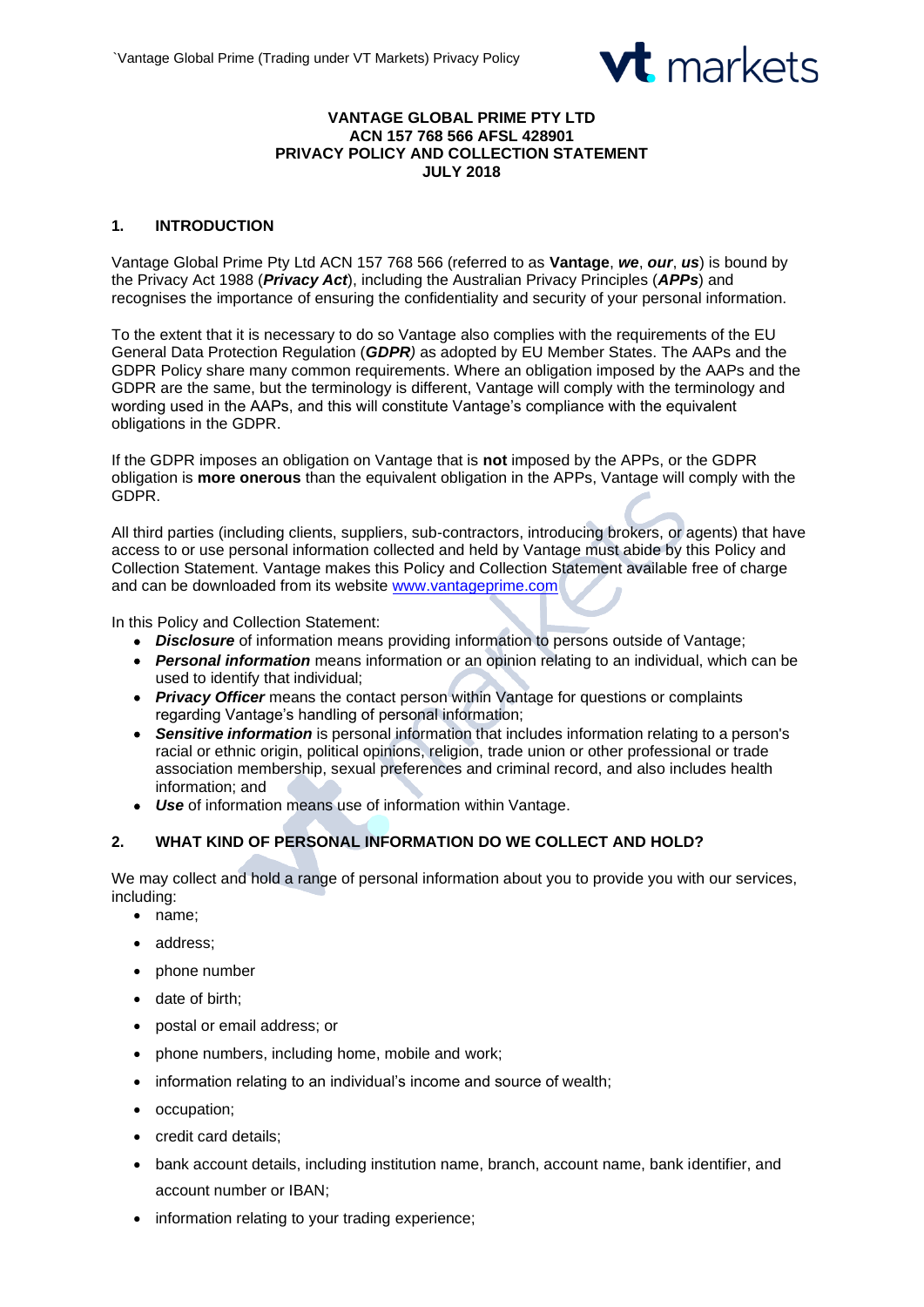

• identification documentation, as required under the Anti-Money Laundering and Counter

Terrorism Financing Act 2006 ("AML/CTF Act"), including:

- o passport;
- o driver's licence;
- o national identity card;
- o utility bills;
- o trust deed;
- any other information that is relevant to the services that we provide.

## **3. HOW WE COLLECT PERSONAL INFORMATION**

We generally collect personal information directly from you. For example, personal information will be collected through our application processes, forms and other interactions with you in the course of providing you with our products and services, including when you visit our website, use a mobile app from us, call us or send us correspondence.

We may also collect personal information about you from a third party, such as electronic verification services, referrers, marketing agencies, affiliates, friends or family members. If so, we will take reasonable steps to ensure that you are made aware of this Policy and Collection Statement. We may also use third parties to analyse traffic at our website, which may involve the use of cookies. Information collected through such analysis is anonymous.

We will not collect sensitive information about you without your consent unless an exemption in the APPs applies. These exceptions include if the collection is required or authorised by law or necessary to take appropriate action in relation to suspected unlawful activity or serious misconduct.

If the personal information we request is not provided by you, we may not be able to provide you with the benefit of our services, or meet your needs appropriately.

We do not give you the option of dealing with them anonymously, or under a pseudonym. This is because it is impractical, and in some circumstances illegal, for Vantage to deal with individuals who are not identified.

## **4. UNSOLICITED PERSONAL INFORMATION**

We may receive unsolicited personal information about you. We destroy or de-identify all unsolicited personal information we receive, unless it is relevant to our purposes for collecting personal information. We may retain additional information we receive about you if it is combined with other information we are required or entitled to collect. If we do this, we will retain the information in the same way we hold your other personal information.

## **5. WHO DO WE COLLECT PERSONAL INFORMATION ABOUT?**

The personal information we may collect and hold includes (but is not limited to) personal information about:

- clients;
- potential clients;
- client's agents;
- company directors and officers;
- trustees;
- partners;
- beneficial owners of the client;
- service providers or suppliers;
- prospective employees, employees and contractors; and
- other third parties with whom we come into contact.

## **6. WEBSITE COLLECTION**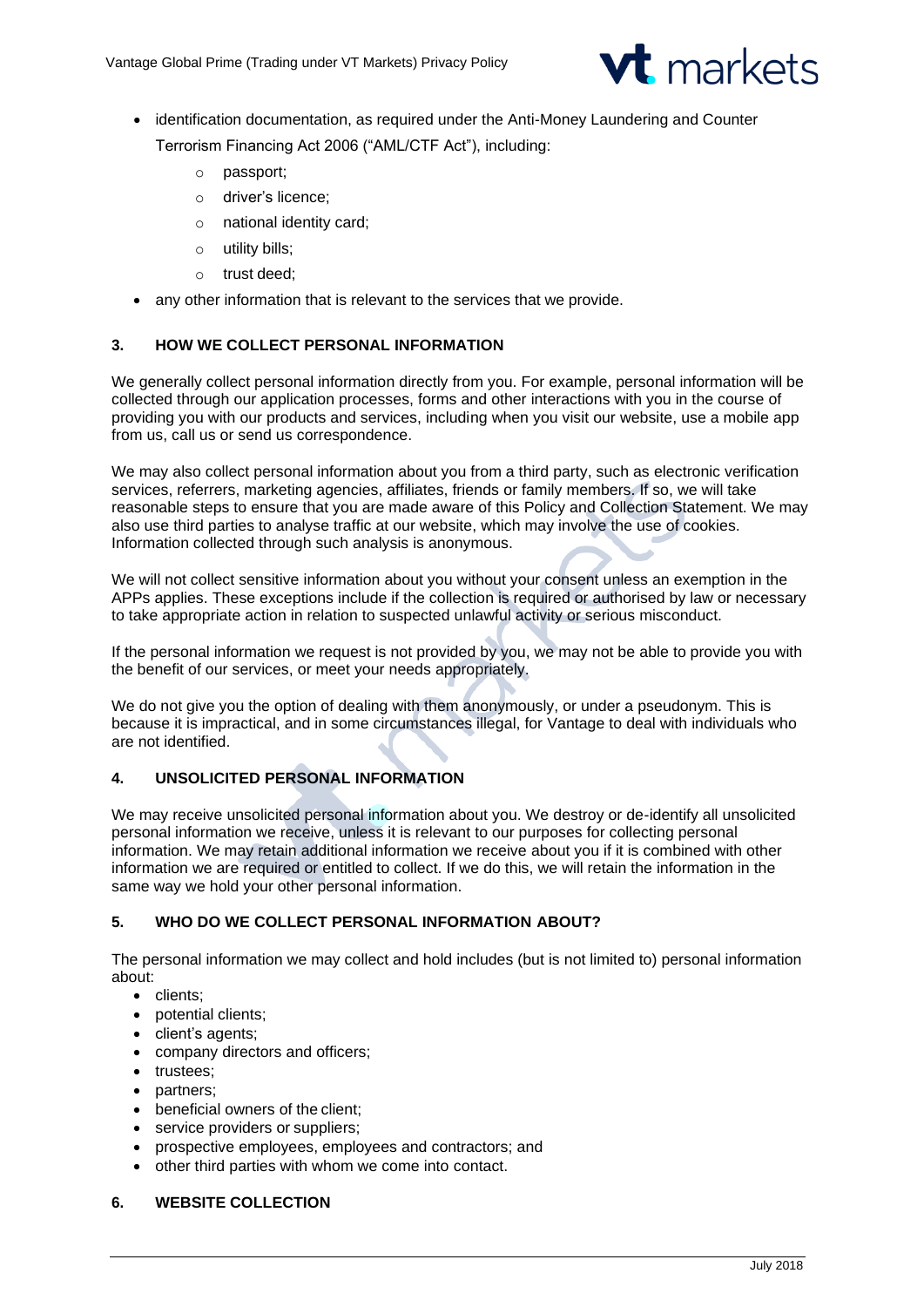

We collect personal information from our web site [\(www.vantageprime.com\)](http://www.vantageprime.com/) when we receive emails and online forms. We may also use third parties to analyse traffic at that web site, which may involve the use of cookies. Information collected through such analysis is anonymous. Our website privacy policy can be accessed by clicking on the privacy button on our website.

To use our web site, you must consent to our use of cookies. You can withdraw or modify your consent to our use of cookies at any time. If you no longer wish to receive cookies you can use your web browser settings to accept, refuse and delete cookies. To do this, follow the instructions provided by your browser. Please note that if you set your browser to refuse cookies, you may not be able to use some parts of our websites.

Cookies do not contain personal information in themselves but can be used to identify a person when combined with other information. Cookies are small text files which are transferred to your computer's hard drive through your web browser that enables our web site to recognise your browser and capture and remember certain information.

We also use cookies to understand how users interact with our web site, to compile aggregate data about our web site traffic, including where our web site visitors are located, and interaction so that we can offer better user experiences.

We will delete all data obtained through cookies every 90 days.

We also use analytics on the Site. We do not pass any personally identifiable information through this function; however the data we collect may be combined with other information which may be identifiable to you.

# **7. WHY DO WE COLLECT AND HOLD PERSONAL INFORMATION?**

We may use and disclose the information (excluding credit information) we collect about you for the following purposes:

- provide you with our products and services;
- review and meet your ongoing needs;
- provide you with information we believe may be relevant or of interest to you;
- let you know about other products or services we offer, send you information about special offers or invite you to events;
- consider any concerns or complaints you may have;
- comply with relevant laws, regulations and other legal obligations;
- help us improve the products and services offered to our customers and enhance our overall business.

We may use and disclose your personal information (excluding credit information) for any of these purposes. We may also use and disclose your personal information for secondary purposes which are related to the primary purposes set out above, or in other circumstances authorised by the Privacy Act.

Sensitive information will be used and disclosed only for the purpose for which it was provided (or a directly related secondary purpose), unless you agree otherwise or an exemption in the Privacy Act applies.

## **8. WHO MIGHT WE DISCLOSE PERSONAL INFORMATION TO?**

We disclose personal information (excluding credit information) with our related entities and third parties that we outsource functions to or partner with, in certain limited situations where it's necessary for us to provide our products and services or perform associated business activities. These entities and third parties include:

- a related entity of Vantage;
- an agent, affiliate, introducing broker, contractor or service provider we engage to carry out our functions and activities, such as our lawyers, accountants, debt collectors or other advisors;
- organisations involved in a transfer or sale of all or part of our assets or business;
- organisations involved in managing payments, including payment merchants and other financial institutions such as banks;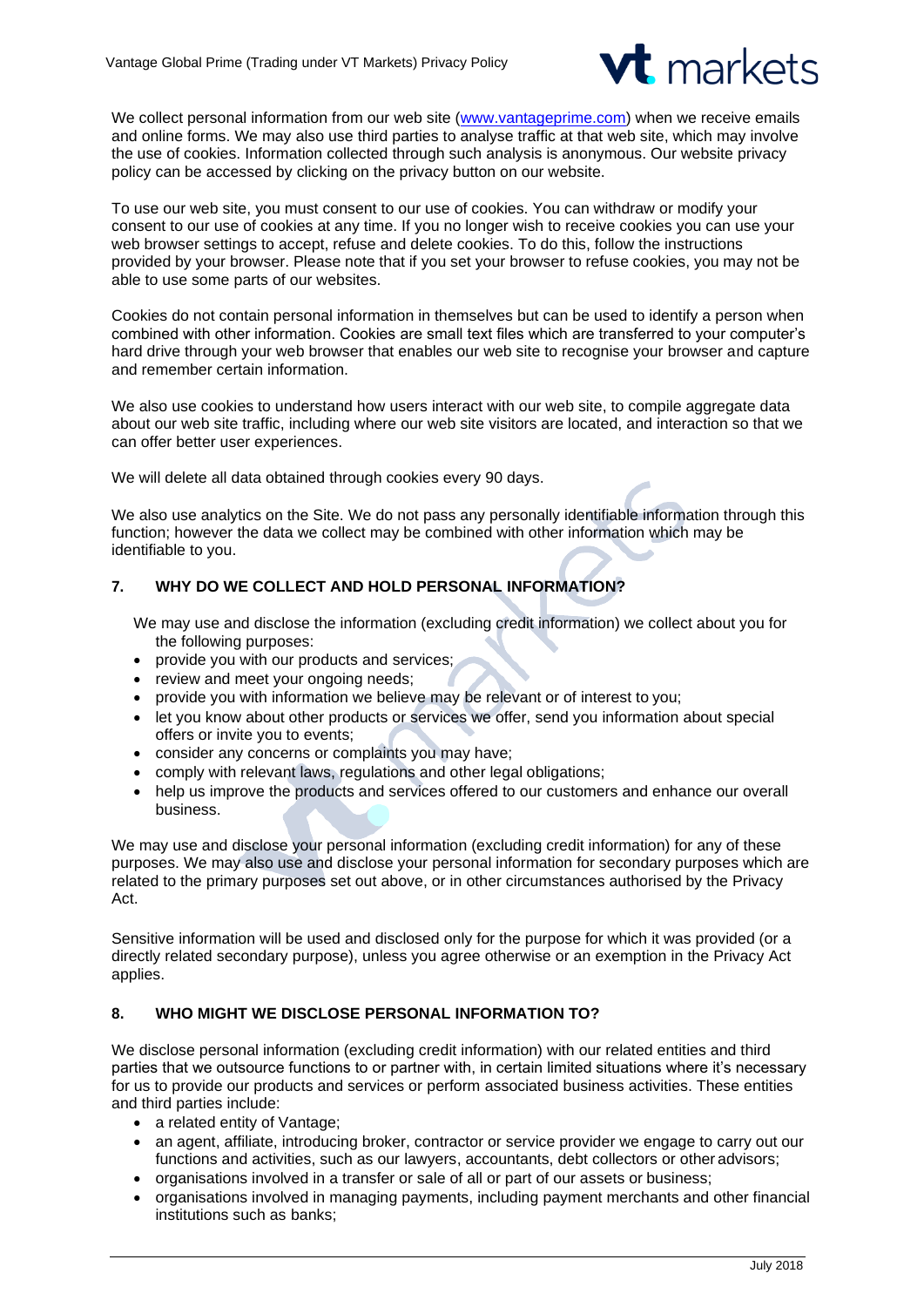

- regulatory bodies, government agencies, law enforcement bodies and courts;
- financial product issuers and credit providers; and
- anyone else to whom you authorise us to disclose it or is required by law.

If we disclose your personal information to service providers that perform business activities for us, they may only use your personal information for the specific purpose for which we supply it. We will ensure that all contractual arrangements with third parties adequately address privacy issues and will make third parties aware of this Policy and Collection Statement.

We may disclose the following personal information to CRBs, in order to comply with our obligations under the *Anti-Money Laundering and Counter Terrorism Financing Act 2006 (Cth)* (*AML/CTF obligations)*:

- name;
- date of birth; and
- residential address.

The purpose of disclosing this information is to enable us to verify whether the personal information collected matches the identification information held by the CRB. We may, upon request, provide you with an alternative method of verification, however, any alternative verification method must also comply with the AML/CTF legislation.

### **9. MANAGEMENT OF PERSONAL INFORMATION**

We recognise the importance of securing the personal information of our customers. We will take steps to ensure your personal information is protected from misuse, interference or loss, and unauthorised access, modification or disclosure.

Your personal information is generally stored in our computer database. Any paper files are stored in secure areas. In relation to information that is held on our computer database, we apply the following guidelines:

- passwords are required to access the system and passwords are routinely checked;
- data ownership is clearly defined;
- we change employees' access capabilities when they are assigned to a new position;
- employees have restricted access to certain sections of the system;
- the system automatically logs and reviews all unauthorised access attempts;
- unauthorised employees are barred from updating and editing personal information;
- all computers which contain personal information are secured both physically and electronically;
- data is encrypted during transmission over the network; and
- print reporting of data containing personal information is limited.

## **10. DIRECT MARKETING**

We may only use personal information we collect from you for the purposes of direct marketing without your consent if:

- the personal information does not include sensitive information; and
- you would reasonably expect us to use or disclose the information for the purpose of direct marketing; and
- we provide a simple way of opting out of direct marketing; and
- you have not requested to opt out of receiving direct marketing from us.

If we collect personal information about you from a third party, we will only use that information for the purposes of direct marketing if you have consented (or it is impracticable to obtain your consent), and we will provide a simple means by which you can easily request not to receive direct marketing communications from us. We will draw your attention to the fact you may make such a request in our direct marketing communications.

You have the right to request us not to use or disclose your personal information for the purposes of direct marketing, or for the purposes of facilitating direct marketing by other organisations. We must give effect to the request within a reasonable period of time. You may also request that we provide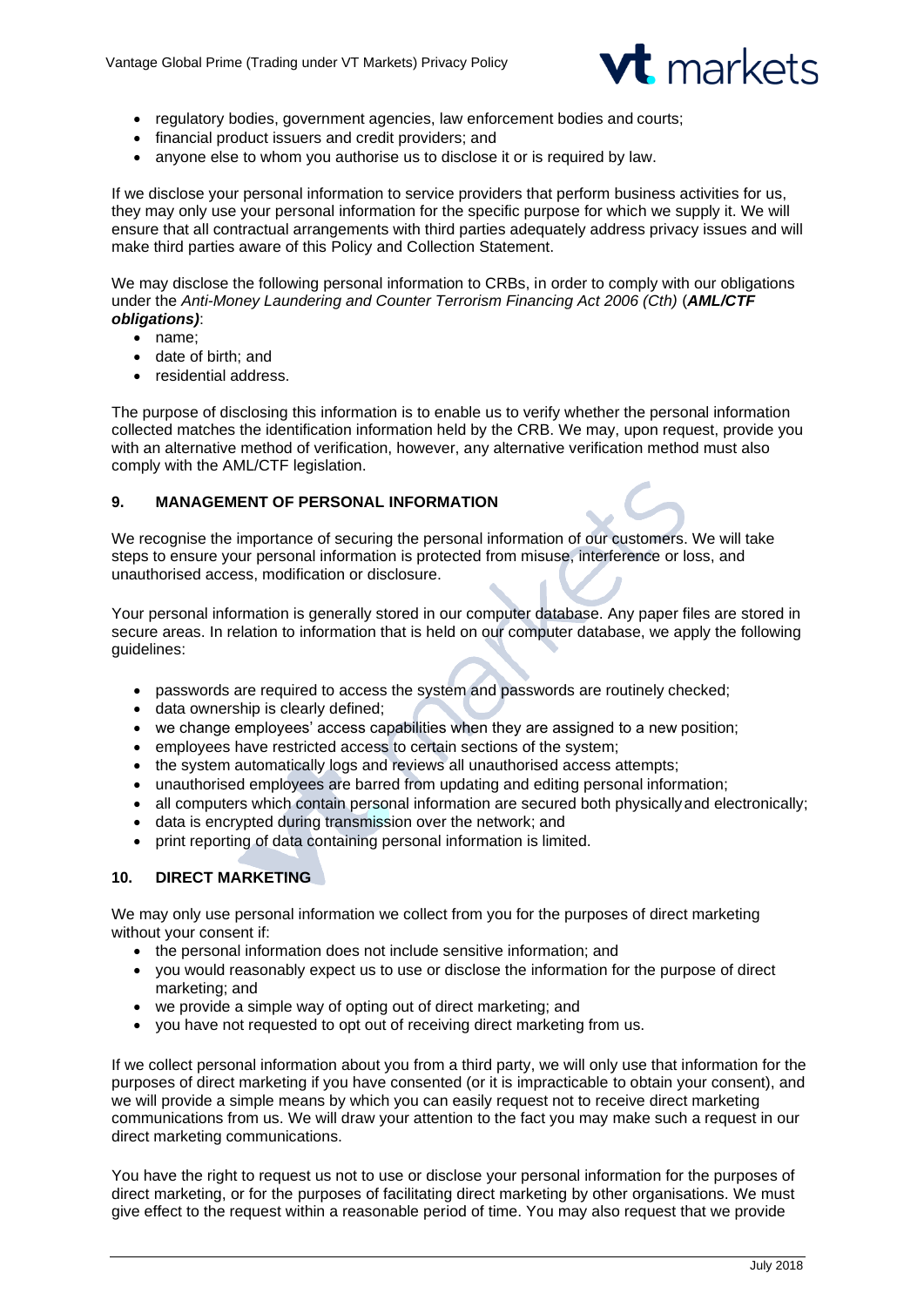

you with the source of their information. If such a request is made, we must notify you of the source of the information free of charge within a reasonable period of time.

### **11. IDENTIFIERS**

We do not adopt identifiers assigned by the Government (such as driver's licence numbers) for our own file recording purposes, unless one of the exemptions in the Privacy Act applies.

### **12. HOW DO WE KEEP PERSONAL INFORMATION ACCURATE AND UP-TO-DATE?**

We are committed to ensuring that the personal information it collects, uses and discloses is relevant, accurate, complete and up-to-date.

We encourage you to contact us to update any personal information we hold about you. If we correct information that has previously been disclosed to another entity, we will notify the other entity within a reasonable period of the correction. Where we are satisfied information is inaccurate, we will take reasonable steps to correct the information within 30 days, unless you agree otherwise. We do not charge you for correcting the information.

#### **13. ACCESSING YOUR PERSONAL INFORMATION**

Subject to the exceptions set out in the Privacy Act, you may gain access to the personal information that we hold about you by contacting the Vantage Privacy Officer. We will provide access within 30 days of the individual's request. If we refuse to provide the information, we will provide reasons for the refusal.

We will require identity verification and specification of what information is required. An administrative fee for search and photocopying costs may be charged for providing access.

### **14. UPDATES TO THIS POLICY AND COLLECTION STATEMENT**

This Policy and Collection Statement will be reviewed from time to time to take account of new laws and technology, and changes to our operations and the business environment.

#### **15. INCIDENTS/COMPLAINTS HANDLING/MAKING A COMPLAINT**

We have an effective complaints handling process in place to manage privacy risks and issues.

The complaints handling process involves:

- identifying (and addressing) any systemic/ongoing compliance problems;
- increasing consumer confidence in our privacy procedures; and
- helping to build and preserve our reputation and business.

You can make a complaint to us about the treatment or handling of your personal information by lodging a complaint with the Privacy Officer. More information about dispute handling procedure is available at<https://www.vantagefx.com/company-profile/dispute-handling/>

If you have any questions about this Policy and Collection Statement, or wish to make a complaint about how we have handled your personal information, you can lodge a complaint with us by:

- writing Privacy Officer, Vantage Global Prime Pty Ltd, Level 29, 31 Market St, SYDNEYNSW 2000
- emailing [compliance@vantageprime.com](mailto:compliance@vantageprime.com)

If you are not satisfied with our response to your complaint, you can also refer your complaint to the Office of the Australian Information Commissioner by:

- telephoning 1300 363 992
- writing Director of Complaints, Office of the Australian Information Commissioner, GPO Box 5218, SYDNEY NSW 2001
- emailing [enquiries@oaic.gov.au](mailto:enquiries@oaic.gov.au)